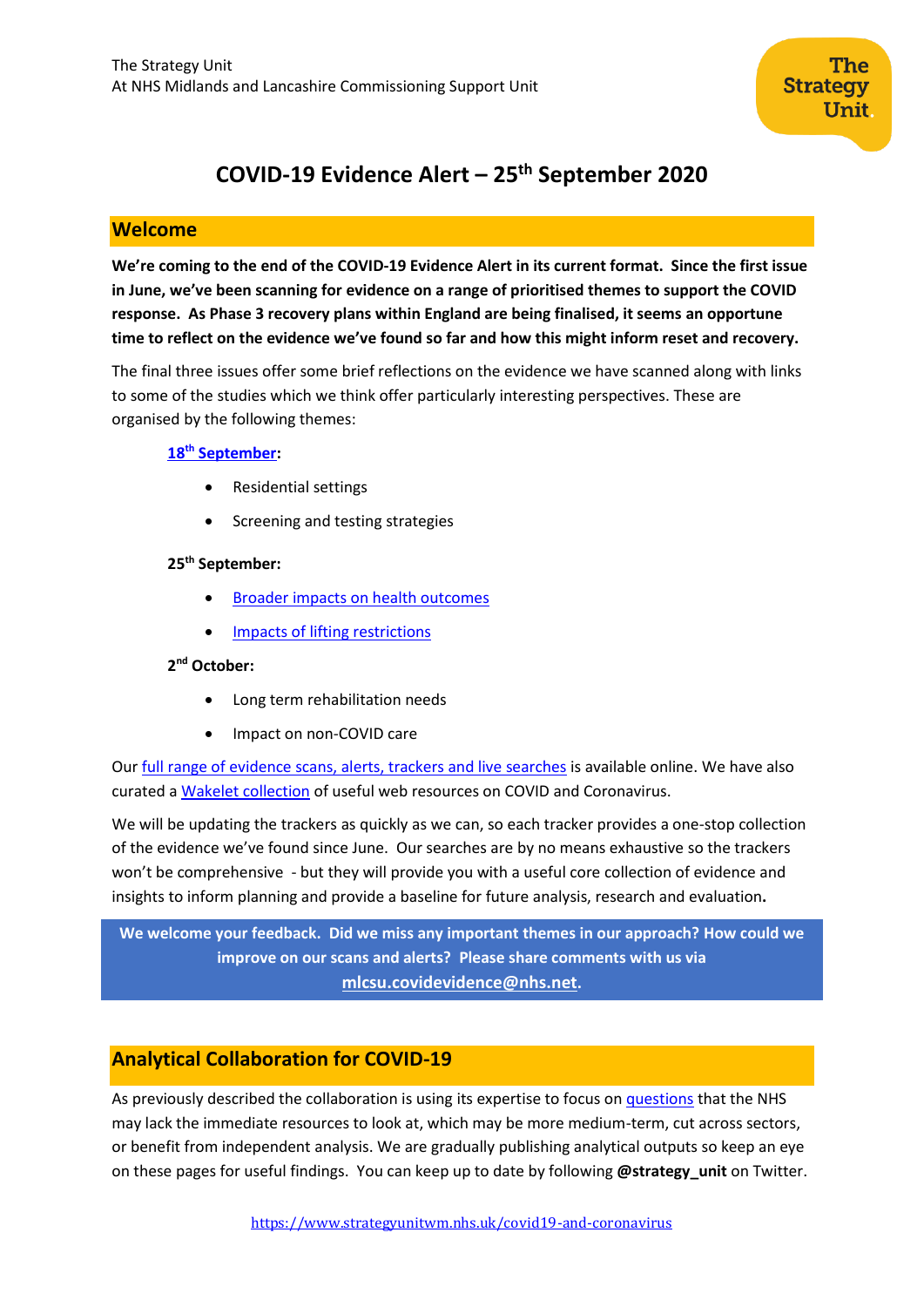# <span id="page-1-0"></span>**Evidence reflections: Broader impacts on health outcomes**

#### **Mental health:**

The evidence base is largely concentrated towards the broader impacts of COVID-19 upon mental health and wellbeing outcomes. The mental health of **health and care workers** is of particular interest, due to the impact on individuals and the implications for ongoing delivery. A number of studies (both on emerging COVID impacts and on previous epidemics) reported increased stress and disturbances to mood and sleep from exposure to psychological distress [1,](https://www.sciencedirect.com/science/article/pii/S088915912030845X) [2,](https://www.cambridge.org/core/services/aop-cambridge-core/content/view/3259D0FF579B301246410C8627E447FD/S2056469420000443a.pdf/mental_health_of_doctors_during_the_covid19_pandemic.pdf) [3,](https://www.ncbi.nlm.nih.gov/pmc/articles/PMC7202793/) [4,](https://pubmed.ncbi.nlm.nih.gov/32276196/) [5,](https://link.springer.com/article/10.1007/s11126-009-9095-5) [6,](https://www.sciencedirect.com/science/article/pii/S0889159120309545?via%3Dihub) [7,](https://academic.oup.com/qjmed/article/113/9/613/5860843) [8,](https://www.sciencedirect.com/science/article/pii/S152168962030063X) [9,](https://www.ncbi.nlm.nih.gov/pmc/articles/PMC7350408/pdf/11920_2020_Article_1166.pdf) [10,](https://www.tandfonline.com/doi/full/10.1080/13561820.2020.1792425) [11,](https://link.springer.com/article/10.1186/s12245-020-00299-5) [12,](https://link.springer.com/article/10.1186/s13613-020-00722-3) [13,](https://www.sciencedirect.com/science/article/pii/S0165178120324987) [14,](https://www.ncbi.nlm.nih.gov/pmc/articles/PMC7417292/) [15.](https://assets.researchsquare.com/files/rs-62472/v1/485ca8d1-431d-4d3b-bda1-983560273613.pdf) Risk factors are explored with some insight into coping strategies and mitigations [1,](https://www.ncbi.nlm.nih.gov/pmc/articles/PMC7141468/) [2,](https://www.cochranelibrary.com/cdsr/doi/10.1002/14651858.CD012527.pub2/full) [3,](http://www2.nphs.wales.nhs.uk:8080/PubHObservatoryProjDocs.nsf/85c50756737f79ac80256f2700534ea3/0d78bd8cd14cd76d80258551003eaa67/$FILE/Mental%20wellbeing%20support%20for%20staff%20RA%20v1.0%20final.pdf) [4.](https://www.tandfonline.com/doi/pdf/10.1080/15325024.2020.1763556?needAccess=true) One study reports a reluctance to seek support for mental health issues due to stigma [1.](https://www.bmj.com/content/bmj/369/bmj.m1642.full.pdf)

For **existing users of mental health services**, there are impacts from changes to service delivery [1,](https://www.sciencedirect.com/science/article/pii/S0889159120309545?via%3Dihub) [2.](https://www.cambridge.org/core/journals/irish-journal-of-psychological-medicine/article/impact-of-the-covid19-pandemic-on-patients-with-preexisting-anxiety-disorders-attending-secondary-care/E0F7363409984C4CF5553CDCC95DCF49) Face-to-face contact has been reduced with an increased reliance on virtual consultations. Whilst studies suggest that many users are maintaining contact, there are some reports of difficulties accessing support [1.](https://youngminds.org.uk/media/3708/coronavirus-report_march2020.pdf) Service users report deterioration in mood and symptoms  $1, 2, 3, 4, 5, 6, 7, 8, 9$  $1, 2, 3, 4, 5, 6, 7, 8, 9$  $1, 2, 3, 4, 5, 6, 7, 8, 9$  $1, 2, 3, 4, 5, 6, 7, 8, 9$  $1, 2, 3, 4, 5, 6, 7, 8, 9$  $1, 2, 3, 4, 5, 6, 7, 8, 9$  $1, 2, 3, 4, 5, 6, 7, 8, 9$  $1, 2, 3, 4, 5, 6, 7, 8, 9$  $1, 2, 3, 4, 5, 6, 7, 8, 9$ and there are concerns of the disproportionate impact of COVID-19 on inequalities  $1, 2, 3, 4$  $1, 2, 3, 4$  $1, 2, 3, 4$  $1, 2, 3, 4$ .

For the **general public**, evidence suggests increased prevalence of mental health conditions, such as anxiety, arising from fear of infection, stress of lockdown and associated socioeconomic implications [1,](https://www.centreformentalhealth.org.uk/sites/default/files/2020-05/CentreforMentalHealth_COVID_MH_Forecasting_May20.pdf) [2,](https://arc-w.nihr.ac.uk/covid-response/rapid-reports/potential-impact-of-covid-19-on-mental-health-outcomes-and-the-implications-for-service-solutions/) [3,](https://pubmed.ncbi.nlm.nih.gov/32370116/) [4,](https://www.ncbi.nlm.nih.gov/pmc/articles/PMC7180007/) [5,](https://link.springer.com/chapter/10.1007/978-981-15-4814-7_16) [6,](https://www.medrxiv.org/content/10.1101/2020.05.14.20102012v1) [7,](https://onlinelibrary.wiley.com/doi/full/10.1111/bjhp.12430) [8,](https://academic.oup.com/qjmed/article/113/8/531/5860841) [9,](https://www.mind.org.uk/media-a/5929/the-mental-health-emergency_a4_final.pdf?utm_source=The%20King%27s%20Fund%20newsletters%20%28main%20account%29&utm_medium=email&utm_campaign=11652797_NEWSL_HMP%202020-07-07&dm_i=21A8,6XRCT,FLX5Q6,RWPTA,1) [10,](https://www.medrxiv.org/content/10.1101/2020.07.05.20146738v1) [11,](https://www.thelancet.com/journals/lanpsy/article/PIIS2215-0366(20)30308-4/fulltext) [12,](https://www.sciencedirect.com/science/article/pii/S0165178120326445) [13.](https://www.ncbi.nlm.nih.gov/pmc/articles/PMC7417292/) Social isolation and loneliness appear to be prominent risk factors for adverse mental health outcomes  $1, 2, 3, 4, 5, 6, 7, 8, 9, 10, 11, 12$  $1, 2, 3, 4, 5, 6, 7, 8, 9, 10, 11, 12$  $1, 2, 3, 4, 5, 6, 7, 8, 9, 10, 11, 12$  $1, 2, 3, 4, 5, 6, 7, 8, 9, 10, 11, 12$  $1, 2, 3, 4, 5, 6, 7, 8, 9, 10, 11, 12$  $1, 2, 3, 4, 5, 6, 7, 8, 9, 10, 11, 12$  $1, 2, 3, 4, 5, 6, 7, 8, 9, 10, 11, 12$  $1, 2, 3, 4, 5, 6, 7, 8, 9, 10, 11, 12$  $1, 2, 3, 4, 5, 6, 7, 8, 9, 10, 11, 12$  $1, 2, 3, 4, 5, 6, 7, 8, 9, 10, 11, 12$  $1, 2, 3, 4, 5, 6, 7, 8, 9, 10, 11, 12$  $1, 2, 3, 4, 5, 6, 7, 8, 9, 10, 11, 12$  $1, 2, 3, 4, 5, 6, 7, 8, 9, 10, 11, 12$  particularly for children and young people  $1, 2, 3, 4, 5, 6, 7, 8$  $1, 2, 3, 4, 5, 6, 7, 8$  $1, 2, 3, 4, 5, 6, 7, 8$  $1, 2, 3, 4, 5, 6, 7, 8$  $1, 2, 3, 4, 5, 6, 7, 8$  $1, 2, 3, 4, 5, 6, 7, 8$  $1, 2, 3, 4, 5, 6, 7, 8$  $1, 2, 3, 4, 5, 6, 7, 8$  and older adults  $1, 2, 3, 4, 5, 6$ . Lessons from previous epidemics and disasters can offer helpful insights [1,](https://www.pnas.org/content/pnas/early/2020/05/14/2006706117.full.pdf) [2,](https://www.ncbi.nlm.nih.gov/pmc/articles/PMC3539574/) [3.](https://journals.sagepub.com/doi/full/10.1177/0020764020925835) Lessons from SARS suggest a potential increase in death by suicide in older adult populations  $1, 2$ . Some studies also highlight adverse impacts in relation to the wider economic and financial consequences of COVID-19 [1,](https://www.mentalhealth.org.uk/sites/default/files/MHF-covid-19-inequality-mental-health-briefing.pdf) [2,](https://doi.org/10.1007/s41811-020-00078-3) [3,](https://view.publitas.com/the-childhood-trust/children-in-lockdown-the-childhood-trust-report-june-2020/page/2-3) [4.](https://www.medrxiv.org/content/10.1101/2020.05.14.20101717v2) Additional risk factors include bereavement  $1, 2, 3$  $1, 2, 3$  $1, 2, 3$ , reactions to the inherent uncertainty  $1$  and misinformation/information overload  $1, 2, 3$  $1, 2, 3$  $1, 2, 3$  which may add to stress. From a community perspective, there are studies exploring the impact on wellbeing [1;](https://www.sciencedirect.com/science/article/pii/S0165178120309902?via%3Dihub=) potential resilience factors [1;](https://www.medrxiv.org/content/10.1101/2020.05.05.20092023v1.full.pdf) and **community recovery and resilience in relation to more vulnerable members of society [1,](https://www.gcph.co.uk/assets/0000/7854/COVID19_Comm_Recovery_FINAL.pdf) [2.](https://osf.io/preprints/socarxiv/zrkgh/)** 

#### **Public health**:

While most studies focus on a particular aspect of public health impacts, a useful report from July takes a broader perspective  $1$ , providing an overview of lessons learned from previous outbreaks and economic crises as well as a framework for adopting a **whole of health approach**. Emerging evidence suggests adverse impacts associated with *lifestyle* changes during lockdown [1,](https://www.nature.com/articles/s41430-020-0646-z) [2,](https://www.medrxiv.org/content/10.1101/2020.05.04.20072447v1.full.pdf) [3,](https://journals.sagepub.com/doi/pdf/10.1177/1359105320937053) [4.](https://psyarxiv.com/anqct/) For example, changes in eating habits [1,](https://www.ncbi.nlm.nih.gov/pmc/articles/PMC7278251/) weight gain [1,](https://www.sciencedirect.com/science/article/pii/S1871403X20303781) sleep pattern[s 1,](https://pubmed.ncbi.nlm.nih.gov/32563951/) physical activity [1,](https://www.acpjournals.org/doi/full/10.7326/M20-2665) [2,](https://bmjopensem.bmj.com/content/bmjosem/6/1/e000850.full.pdf) alcohol intake  $1$ , as well as increased stress and anxiety, particularly for children and young people  $1$ ,  $2$ ,  $3$ ,  $4$ . Social isolation, changes to sleep patterns and family relationships are highlighted  $1$  and there are concerns regarding increased risk of abuse and neglect [1,](https://pubs.rsna.org/doi/pdf/10.1148/radiol.2020202866) [2.](https://www.sciencedirect.com/science/article/pii/S0145213420303239?via%3Dihub) There is growing awareness of the relationship between COVID and **socioeconomic factors** [1.](https://www.ljmu.ac.uk/~/media/phi-reports/2020-07-direct-and-indirect-impacts-of-covid19-on-health-and-wellbeing.pdf) Researchers and analysts also reference concerns for **vulnerable groups** including people with learning disabilities; people who are shielding; children and young people; and marginalised groups  $1, 2, 3, 4$  $1, 2, 3, 4$  $1, 2, 3, 4$  $1, 2, 3, 4$ .

Conversely, improvements in air quality [1,](http://home.uchicago.edu/~scicala/papers/CHMMY/CHMMY.pdf) [2](http://ftp.iza.org/dp13480.pdf) and reduced traffic accidents [1](https://papers.ssrn.com/sol3/papers.cfm?abstract_id=3602431) have been reported, due to restricted travel; however, it is not clear how long these improvements will be sustained.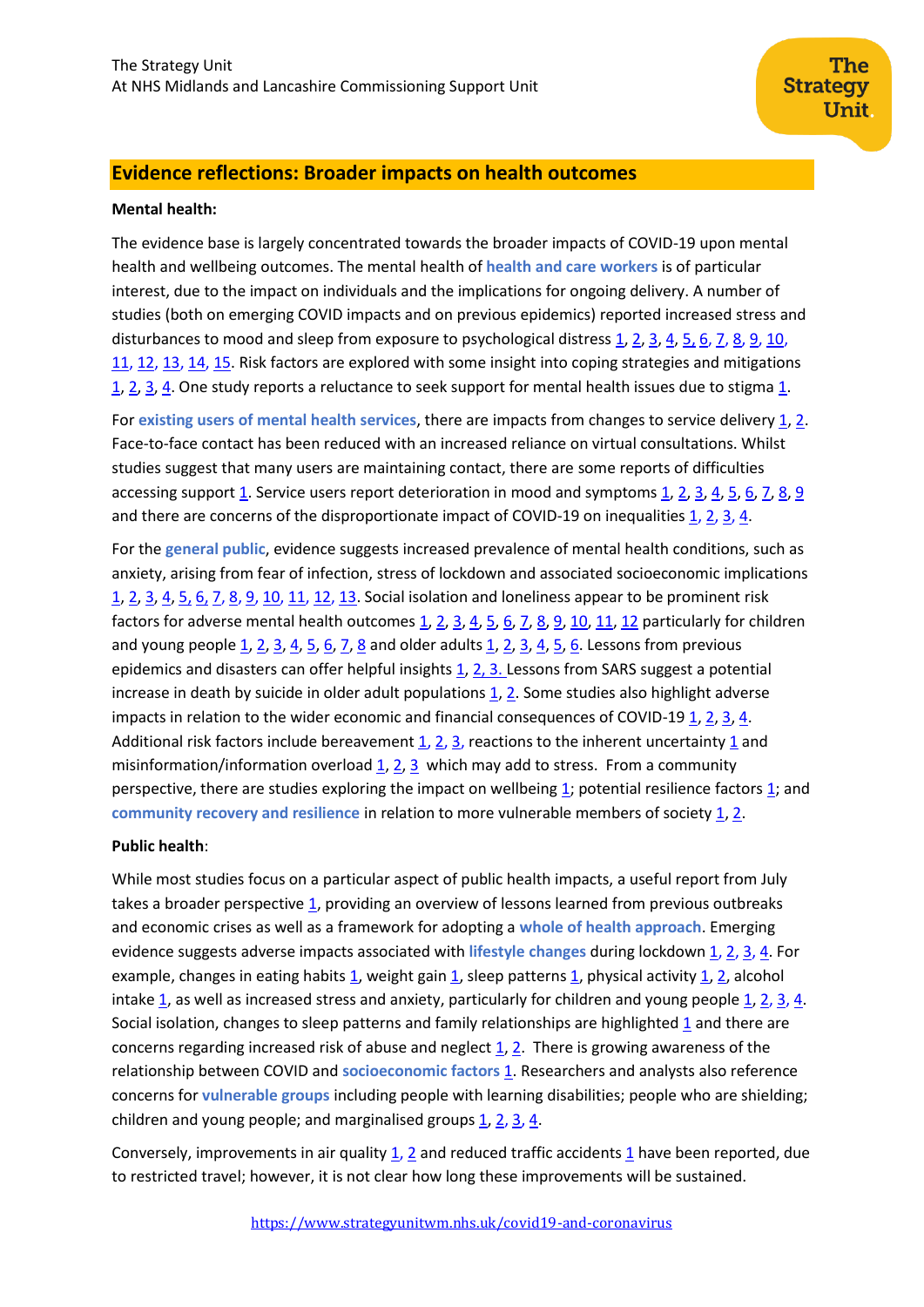#### **Long term conditions:**

The disruption to **service continuity** due to the pandemic response has an impact on those people managing long term conditions, due to interrupted treatment, restricted access to services, disrupted transport services and interrupted medication supply [1,](https://www.cebm.net/covid-19/supporting-people-with-long-term-conditions-ltcs-during-national-emergencies/) [2.](https://www.medrxiv.org/content/10.1101/2020.06.04.20122564v1) **Lifestyle changes** during lockdown may also contribute to exacerbations or deterioration[s 1](https://www.sciencedirect.com/science/article/pii/S0167527320337219) (see above section on Public *Health for additional references on lifestyle changes*).

**Socioeconomic factors** also play a part, with those people in deprived areas particularly affected. Studies also highlight the negative impact of the pandemic upon the mental health and wellbeing of those with long term conditions such as diabetes  $\underline{1}$ ,  $\underline{2}$  asthma  $\underline{1}$ ,  $\underline{2}$  arthritis  $\underline{1}$  dementia  $\underline{1}$  and HIV  $\underline{1}$ . The stress and anxiety of lockdown and isolation may also affect ability to self-manage.

## **Analysis from the COVID Analytical Collaboration offers valuable insights to inform recovery planning:**

| <b>Mortality</b>               |                                                                                                                         |                       |                                                   |
|--------------------------------|-------------------------------------------------------------------------------------------------------------------------|-----------------------|---------------------------------------------------|
| 13/5/20<br>(updated<br>19/8/20 | <b>Deaths from Covid-19 (coronavirus):</b><br>how are they counted and what do<br>they show?                            | King's Fund           | Veena Raleigh                                     |
| 4/6/20                         | <b>Understanding excess deaths: variation</b><br>in the impact of COVID-19 between<br>countries, regions and localities | Health<br>Foundation  | <b>Charles Tallack et</b><br>al                   |
| 30/6/20                        | <b>Understanding excess mortality:</b><br>comparing COVID-19's impact in the UK<br>to other European countries          | Health<br>Foundation  | <b>Charles Tallack</b>                            |
| <b>Inequalities</b>            |                                                                                                                         |                       |                                                   |
| 30/4/20                        | <b>Reducing avoidable harms to children</b><br>during Covid-19: what actions are<br>needed?                             | <b>Nuffield Trust</b> | <b>Charlotte Paddison</b>                         |
| 20/5/20                        | <b>Emerging findings on the impact of</b><br><b>COVID-19 on black and minority ethnic</b><br>people                     | Health<br>Foundation  | <b>Tim Elwell-Sutton</b><br>et al                 |
| 18/6/20                        | <b>Emerging evidence on COVID-19's</b><br>impact on mental health and health<br><b>inequalities</b>                     | Health<br>Foundation  | Louise Marshall et<br>al                          |
| 1/7/20                         | <b>Addressing race inequalities in the NHS</b><br>needs engagement, commitment and a<br>plan                            | King's Fund           | <b>Richard Murray</b>                             |
| 3/7/20                         | <b>Emerging evidence on health</b><br>inequalities and COVID-19: June 2020                                              | Health<br>Foundation  | <b>Louise Marshall</b><br>and Isabel Abbs         |
| 25/7/20                        | Living in poverty was bad for your<br>health long before COVID-19                                                       | Health<br>Foundation  | <b>Adam Tinson</b>                                |
| 31/7/20                        | <b>Emerging evidence of COVID-19's</b><br>unequal mental health impacts on<br>health and social care staff              | Health<br>Foundation  | <b>Esther Kwong and</b><br><b>Louise Marshall</b> |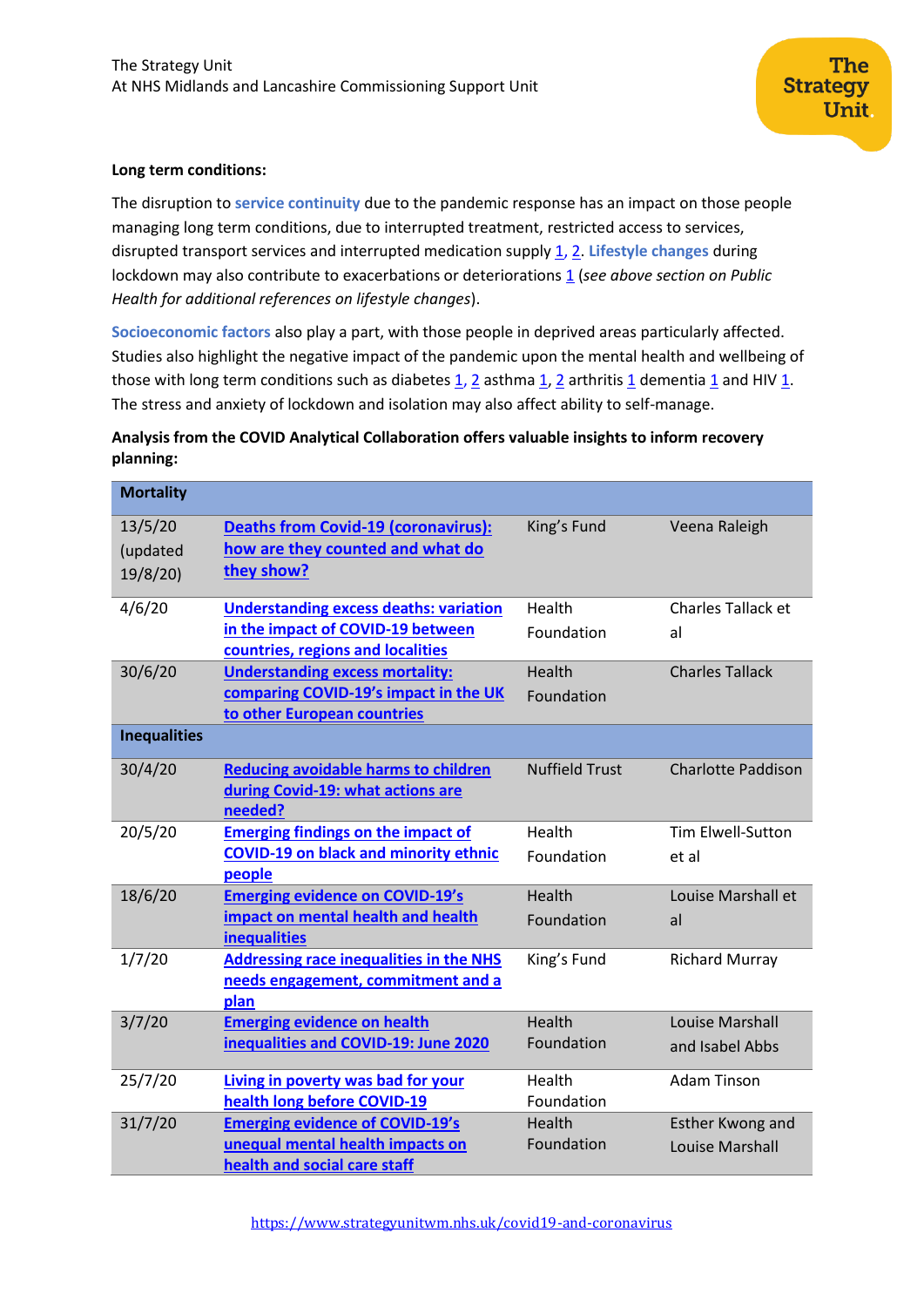| 4/8/20                             | <b>Emerging evidence on health</b>            | Health                  | Cara Leavey et al         |  |
|------------------------------------|-----------------------------------------------|-------------------------|---------------------------|--|
|                                    | inequalities and COVID-19: July 2020          | Foundation              |                           |  |
| 30/8/20                            | <b>Generation COVID-19</b>                    | Health                  | Cara Leavey et al         |  |
|                                    | <b>Building the case to protect young</b>     | Foundation              |                           |  |
|                                    | people's future health                        |                         |                           |  |
| 17/9/20                            | <b>Emerging evidence on COVID-19's</b>        | Health                  | Frank Soodeen             |  |
|                                    | impact on money and resources                 | Foundation              |                           |  |
| 22/9/20                            | Poor housing can no longer be swept           | King's Fund             | <b>Clair Thorstensen-</b> |  |
|                                    | under the carpet                              |                         | Woll                      |  |
| <b>Mental health and wellbeing</b> |                                               |                         |                           |  |
| 25/6/20                            | <b>What has Covid-19 taught us about</b>      | King's Fund             | <b>Mary Docherty</b>      |  |
|                                    | supporting workforce mental health            |                         |                           |  |
|                                    | and wellbeing?                                |                         |                           |  |
| 25/6/20                            | How are changes to employment and             | Health                  | David Finch and           |  |
|                                    | finances impacting mental health during       | Foundation              | Alexandra                 |  |
|                                    | lockdown?                                     |                         | Eastaugh                  |  |
|                                    |                                               |                         |                           |  |
| 26/6/20                            | <b>Caring for our carers: what can COVID-</b> | Health                  | Suzanne Wood              |  |
|                                    | 19 teach us about NHS staff wellbeing?        | Foundation              |                           |  |
|                                    |                                               |                         |                           |  |
| 25/6/20                            | <b>Five things we learnt from our polling</b> | Health                  | <b>Tim Gardner</b>        |  |
|                                    | on public perceptions during COVID-19         | Foundation              |                           |  |
| 3/7/20                             | Mental health care in the time of Covid-      |                         | <b>Helen Gilburt</b>      |  |
|                                    | 19                                            | King's Fund             |                           |  |
| 28/8/20                            | <b>Chart of the week: Sickness absence</b>    | <b>Nuffield Trust</b>   | Lucinda Rolewicz          |  |
|                                    | rates in the NHS in April were at their       |                         |                           |  |
|                                    | highest since records began                   |                         |                           |  |
|                                    |                                               |                         |                           |  |
| <b>Engagement</b>                  |                                               |                         |                           |  |
| June 2020                          | <b>London Covid-19 Dialogue &amp;</b>         | Ipsos Mori and          |                           |  |
|                                    | <b>Deliberation</b>                           | <b>Imperial College</b> |                           |  |
|                                    |                                               | <b>Health Partners</b>  |                           |  |
|                                    |                                               |                         |                           |  |
| 29/7/20                            | <b>Communicating about long-term health</b>   | Health                  | <b>Nicky Hawkins</b>      |  |
|                                    | during the pandemic                           | Foundation              |                           |  |
|                                    |                                               |                         |                           |  |
| September                          | <b>The Health Foundation COVID-19</b>         | Ipsos MORI/             |                           |  |
|                                    | <b>Survey - second poll</b>                   | Health                  |                           |  |
|                                    |                                               | Foundation              |                           |  |
|                                    |                                               |                         |                           |  |

# **Cross-cutting themes**

Don't forget to take a look at our [evidence map on inequalities and COVID-19](https://www.strategyunitwm.nhs.uk/sites/default/files/2020-08/20200821%20COVID-19%20and%20inequalities%20evidence%20map.xlsx) and our rapid scan on [COVID-19 longitudinal studies.](https://www.strategyunitwm.nhs.uk/sites/default/files/2020-08/20200821%20Evidence%20rapid%20scan%207%20-%20Prospective%20population%20studies.pdf) We've also share[d live searches](https://www.strategyunitwm.nhs.uk/evidence-helping-you-keep-date) on infodemics and information literacy.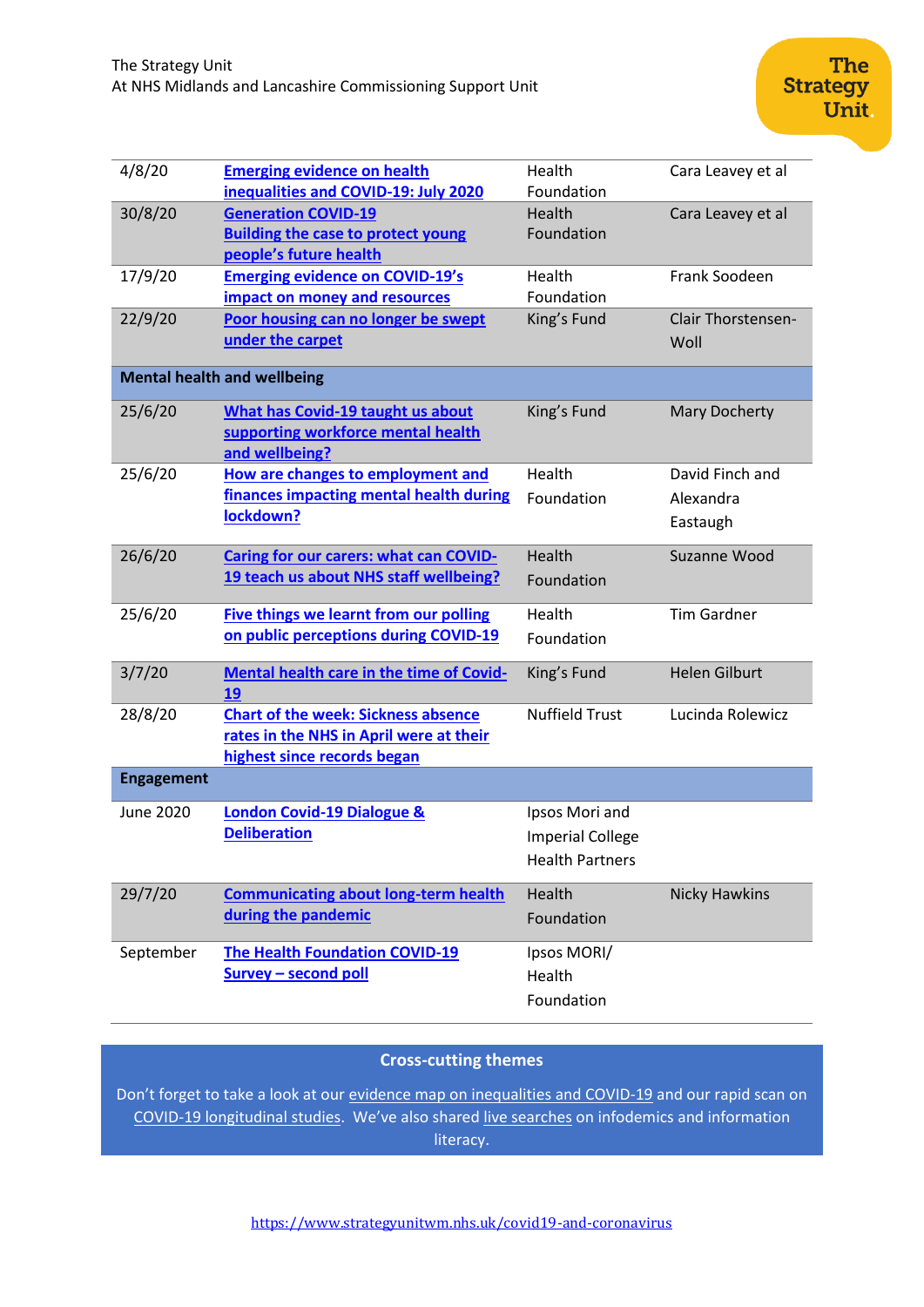# <span id="page-4-0"></span>**Evidence Reflections: Impacts of lifting restrictions**

We set out to find out about the impacts of restrictions and subsequent easing, principally on health outcomes and behaviours. Our searches identified evidence on a range of themes:

- **Lockdown, mental health and psychological wellbeing**: The evidence reviewed in our initial [scan](https://www.strategyunitwm.nhs.uk/sites/default/files/2020-05/20200514%20Evidence%20rapid%20scan%203%20-%20Lifting%20Restrictions.pdf) included lessons from previous epidemics and emerging lessons from countries impacted earlier than the U[K 1,](https://www.sciencedirect.com/science/article/pii/S0033350620302663?via%3Dihub) [2,](https://www.frontiersin.org/articles/10.3389/fmed.2020.00274/full) [3,](https://pubmed.ncbi.nlm.nih.gov/32456689/) [4,](https://www.ncbi.nlm.nih.gov/pmc/articles/PMC7227502/) [5.](https://www.mdpi.com/2227-9032/8/3/229/htm) The evidence at that point suggested that lockdown restrictions, whilst reducing transmissio[n 1,](https://link.springer.com/article/10.1007/s40258-020-00596-3) [2,](https://www.nature.com/articles/s41586-020-2404-8) [3,](https://www.nature.com/articles/s41586-020-2405-7) [4,](https://bjgpopen.org/content/4/3/bjgpopen20X101116) [5](https://www.ncbi.nlm.nih.gov/pmc/articles/PMC7463225/) and mortalit[y 1,](https://jamanetwork.com/journals/jama/fullarticle/208354) [2,](https://www.cochranelibrary.com/cdsr/doi/10.1002/14651858.CD013574/full) [3,](https://pubmed.ncbi.nlm.nih.gov/32491297/) have a substantial impact on psychological wellbeing, symptoms of mental ill health (PTSD; depression) and levels of distress [1,](https://www.ncbi.nlm.nih.gov/pmc/articles/PMC3323345/) [2,](https://www.ncbi.nlm.nih.gov/pmc/articles/PMC2870884/) [3,](https://academic.oup.com/jid/article/202/6/867/936219) [4.](https://www.mdpi.com/1660-4601/17/12/4561/htm) It was also noted that lockdown policies may impact certain vulnerable groups more adversely than others (e.g. homelessness or people needing to shield) [1,](https://www.dors.it/documentazione/testo/202005/COVID-19-Italy-response.pdf) [2,](https://www.ncbi.nlm.nih.gov/pmc/articles/PMC3323345/) [3](http://www2.nphs.wales.nhs.uk:8080/PubHObservatoryProjDocs.nsf/85c50756737f79ac80256f2700534ea3/a2e2ebe4d87fd47c8025855f003a454c/$FILE/Mental%20wellbeing%20in%20older%20people%20rapid%20response%20FINAL.pdf) and could exacerbate existing inequalitie[s 1,](https://jech.bmj.com/content/74/9/683.full) [2.](https://www.pnas.org/content/pnas/early/2020/07/28/2009412117.full.pdf) Consideration and planning for lifting lockdown restrictions [1](https://www.econstor.eu/bitstream/10419/216498/1/dp13186.pdf) should therefore take into account the potential long-term impact of quarantine on the population and the potential need for support post-lockdown [1,](https://www.dors.it/documentazione/testo/202005/COVID-19-Italy-response.pdf) [2,](https://www.kcl.ac.uk/policy-institute/assets/coronavirus-in-the-uk.pdf) [3,](https://bmjopen.bmj.com/content/bmjopen/10/7/e039334.full.pdf) [4.](https://link.springer.com/article/10.1007/BF03404439) There is also some evidence on public perception[s 1,](https://link.springer.com/article/10.1007/BF03404439) 2, 3, [4,](https://pubmed.ncbi.nlm.nih.gov/32701460/) [5,](https://journals.plos.org/plosone/article?id=10.1371/journal.pone.0236917#sec017) [6,](https://royalsocietypublishing.org/doi/10.1098/rsos.200644#d1e4684) [7](https://wellcome.org/sites/default/files/wellcome-monitor-2020-covid-19-report.pdf) attitudes and behaviours  $\underline{1}$ ,  $\underline{2}$ ,  $\underline{3}$ ,  $\underline{4}$ ,  $\underline{5}$ ,  $\underline{6}$  as well as emerging evidence from existing and new longitudinal studies [1,](https://www.covidsocialstudy.org/results) [2.](https://www.strategyunitwm.nhs.uk/sites/default/files/2020-08/20200821%20Evidence%20rapid%20scan%207%20-%20Prospective%20population%20studies.pdf)
- **Exit strategies**: Earlier in the pandemic, available evidence [1,](https://www.instituteforgovernment.org.uk/publications/lifting-lockdown-coronavirus-exit-strategy) [2,](https://www.medrxiv.org/content/10.1101/2020.04.13.20063933v2) [3,](https://papers.ssrn.com/sol3/papers.cfm?abstract_id=3572141) [4,](https://www.thelancet.com/journals/lanpub/article/PIIS2468-2667(20)30072-4/fulltext) [5,](https://www.nature.com/articles/s41591-020-0871-y.pdf) [6,](https://erj.ersjournals.com/content/early/2020/05/26/13993003.01483-2020) [7](https://www.medrxiv.org/content/10.1101/2020.08.05.20169078v1) suggested that any relaxation of restrictions (intermittent or gradual) should be accompanied by complementary and comprehensive measures (e.g. large scale testing; contact tracing) to reduce the likelihood of a resurgence in infection rates. Without such measures, subsequent waves of infection are likely. The importance of social and behavioural scienc[e 1,](https://www.nature.com/articles/s41562-020-0884-z) [2,](https://www.nature.com/articles/s41562-020-0887-9) [3](https://journals.sagepub.com/doi/pdf/10.1177/1090198120935073) and community engagement  $1$ ,  $2$ ,  $3$ ,  $4$ ,  $5$  has been highlighted in the context of encouraging adherence to policy and countering misinformation.
- **Social and physical distancing** there is some evidence on the effectiveness of distancing [1,](https://www.dors.it/documentazione/testo/202005/COVID-19-Italy-response.pdf) [2,](https://www.thelancet.com/journals/lancet/article/PIIS0140-6736(20)31142-9/fulltext?utm_campaign=tlcoronavirus20&utm_content=130650663&utm_medium=social&utm_source=twitter&hss_channel=tw-27013292) [3,](https://www.bmj.com/content/bmj/370/bmj.m2743.full.pdf) [4,](https://www.medrxiv.org/content/10.1101/2020.05.28.20116129v3) [5,](https://pubmed.ncbi.nlm.nih.gov/32529592/) [6](https://pubmed.ncbi.nlm.nih.gov/32730356/) including lessons from earlier epidemic[s 1.](https://journals.plos.org/plosone/article?id=10.1371/journal.pone.0180545) One study explores the impact of "superspreader" events  $\underline{1}$  $\underline{1}$  $\underline{1}$  and others explore the role of cluster infections  $\underline{1}$ ,  $\underline{2}$  in transmission. There has been some discussion in the literature on the origin of the 2m rule  $1$ .
- **Use of face coverings** earlier on in the pandemic, there was some debate on the effectiveness of face coverings, with disagreements over interpretation of evidence and concerns that advocating their use might restrict access to masks for healthcare professionals or could discourage distancing [1.](https://www.bmj.com/content/370/bmj.m2913.long) A [counter argument](https://onlinelibrary.wiley.com/doi/10.1111/jep.13415) highlights the importance of interdisciplinary evidence and the balance of harms and benefits. A number of reviews supportive of the use of face coverings helped to influence current policy [1,](https://www.thelancet.com/journals/lancet/article/PIIS0140-6736(20)31142-9/fulltext?utm_campaign=tlcoronavirus20&utm_content=130650663&utm_medium=social&utm_source=twitter&hss_channel=tw-27013292) [2](https://www.bmj.com/content/369/bmj.m1435) and a recent study has explored policies to encourage uptake  $1$ .
- **Impact on healthcare system demand**: Some studies model the potential impact of lifting restrictions on healthcare system demand  $1, 2, 3, 4$  $1, 2, 3, 4$  $1, 2, 3, 4$  $1, 2, 3, 4$ . Studies from France  $1$  and Italy  $1$ suggest that without complementary measures to manage the spread of infection, lifting restrictions totally or intermittently would likely lead to a resurgence in cases, and overwhelming levels of demand on the healthcare system in the long-term (particularly for intensive-care capacity). *Please note we have also prepared scans and alerts focused specifically on the impact on non-COVID care – we'll be summarising this in our next issue of the alert, out on 2nd October*.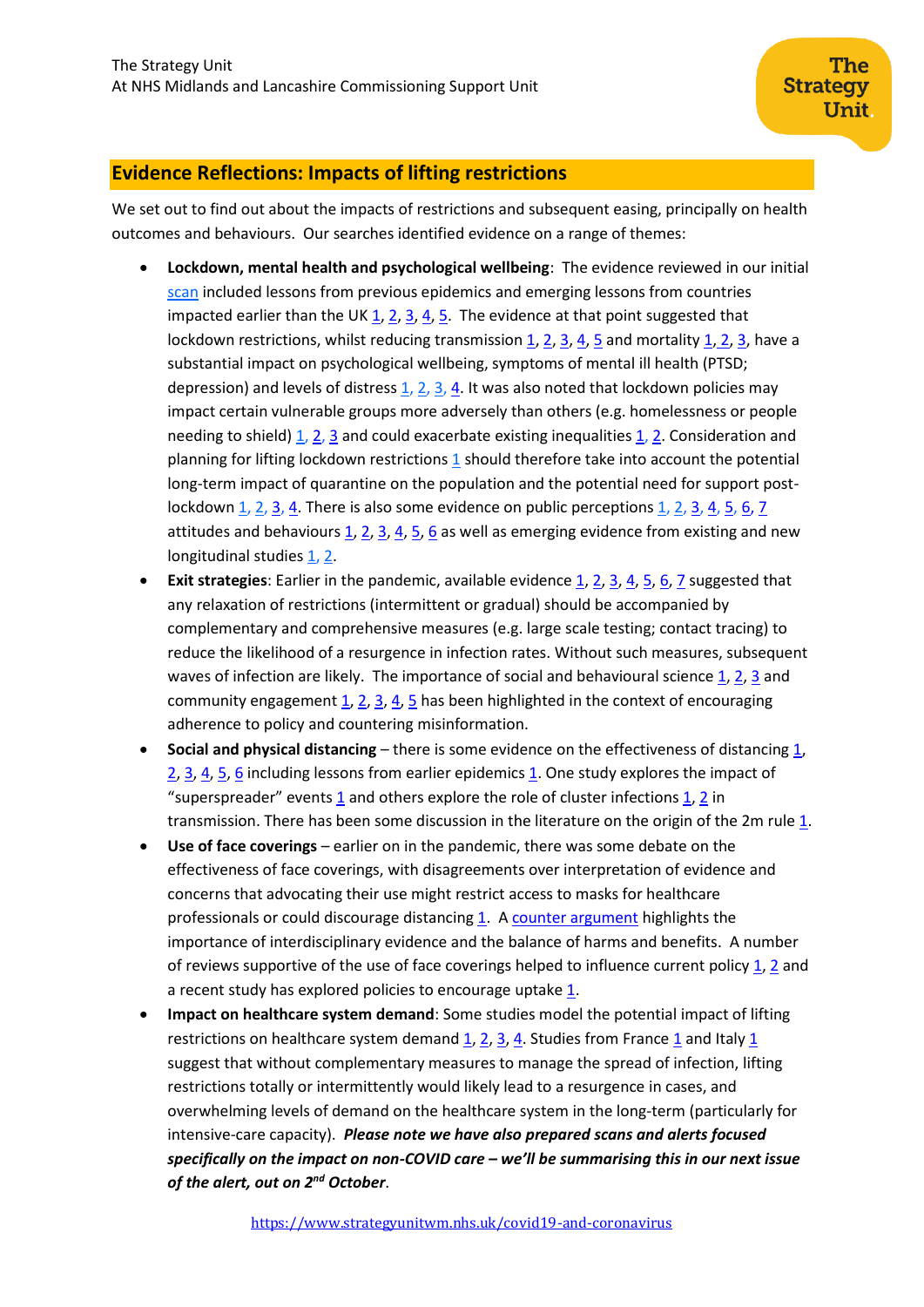• **Impact of schools reopening** – there has been significant interest in the impacts of schools, colleges and universities reopening with a number of studies using models to explore potential impacts  $\underline{1}$ ,  $\underline{2}$ ,  $\underline{3}$ ,  $\underline{4}$  and other work exploring perspectives  $\underline{1}$  and impacts on wider determinants of health  $1, 2$ .

Analysis from the COVID Analytical Collaboration offers useful insights to inform screening and testing strategies:

| 7/7/20                 | Learning from lockdown. How can<br>we build a healthier future post-<br><b>COVID-19</b>                                            | <b>Health Foundation</b> | Jo Bibby and Cara<br>Leavey |
|------------------------|------------------------------------------------------------------------------------------------------------------------------------|--------------------------|-----------------------------|
| 10/9/20                | <b>Chart of the week: What effect will</b><br>the return to schools and<br>universities have on infection<br>outbreaks this autumn | <b>Nuffield Trust</b>    | Elizabeth Fisher et al      |
| Continually<br>updated | <b>COVID-19 policy tracker: A timeline</b><br>of national policy and health<br>system responses to COVID-19 in<br><b>England</b>   | <b>Health Foundation</b> | Phoebe Dunn et al           |

**This alert has formed part of a national evidence update service, provided by the Strategy Unit, as part of a collaboration to provide analytical support to the health and care system to help inform the initial response to COVID-19. Thank you for the very helpful feedback we have received since we published the first issue back in June. .**

**For more information, visit: [https://www.strategyunitwm.nhs.uk/covid19-and](https://www.strategyunitwm.nhs.uk/covid19-and-coronavirus)[coronavirus](https://www.strategyunitwm.nhs.uk/covid19-and-coronavirus) or contact our Covid Evidence team on: [mlcsu.covidevidence@nhs.net](mailto:mlcsu.covidevidence@nhs.net)**

**Please read on for exciting news about our new INSIGHT 2020 Festival…**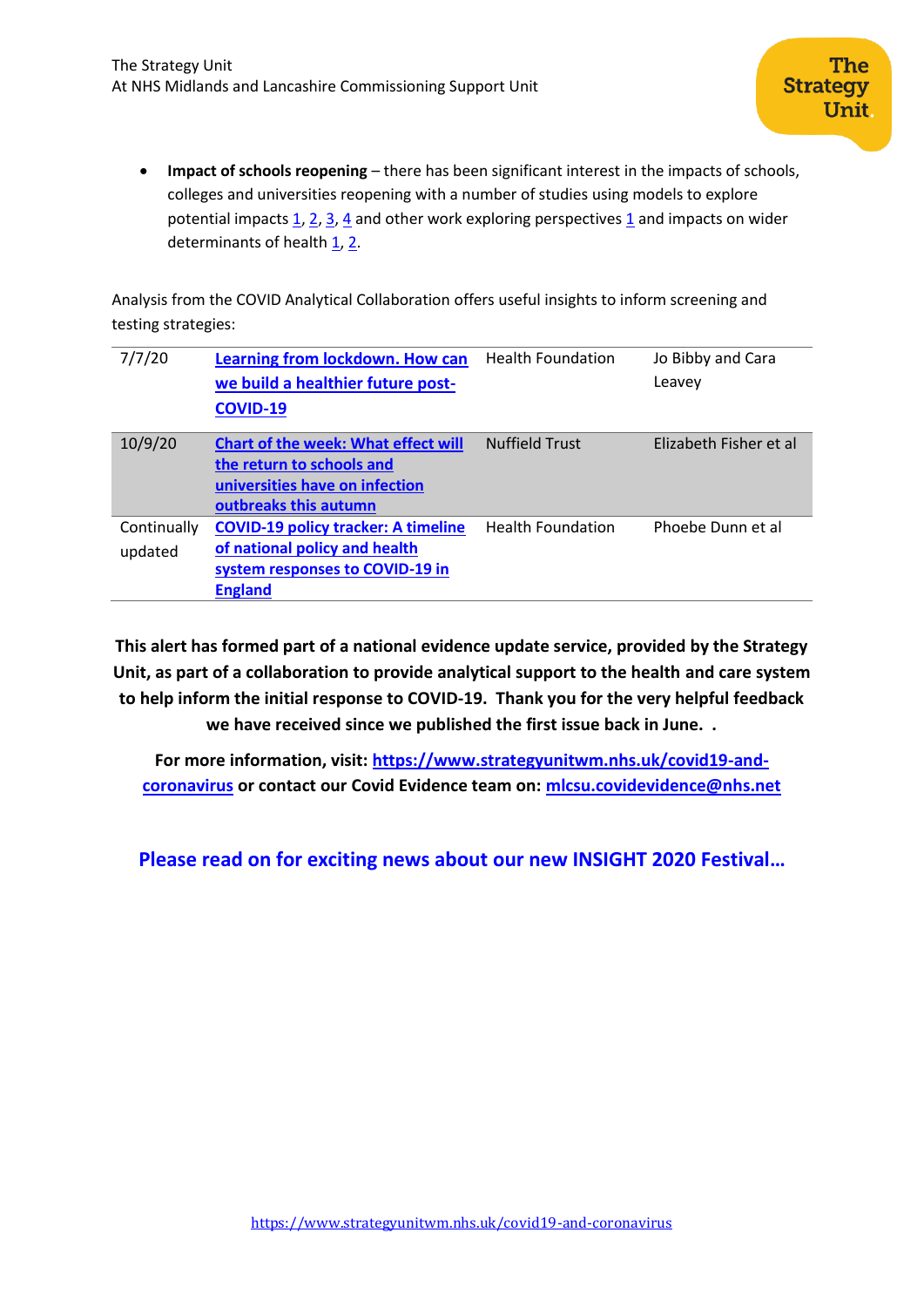# **Forthcoming event: Insight 2020**

[The Strategy Unit](https://www.strategyunitwm.nhs.uk/) is hosting a 6-week festival of virtual events, called *Insight 2020***,** exploring some of the challenges facing decision-makers in health and care in 2020 and beyond; emerging models of practice to make best use of analysis to inform decision-making; and some of the exciting work that is already happening in this area.

*Insight 2020: a festival of analysis and learning for the NHS, Local Government and our partners*  will run from **28 Sep to 13 Nov 2020**. The festival will comprise a mixture of events, workshops and panels, representing conversations at a local, national and international level. For example, our festival launch session includes [Ben Goldacre](https://www.phc.ox.ac.uk/team/ben-goldacre) talking about 'How open approaches can revolutionise health data science in the UK' and [Andi Orlowski](https://imperialcollegehealthpartners.com/staff/andi-orlowski/) on "Dangerous analytics…and how local analysts can save you!", with Q&A hosted by [Professor Mohammed A Mohammed.](https://www.strategyunitwm.nhs.uk/author/mohammed-amin-mohammed) We will also be running a session on the COVID Evidence Conundrum, featuring a range of perspectives from people who have been involved in generating, using and applying evidence on COVID discussing what this means for how we use evidence to inform decisions.

**Who is** *Insight 2020* **for?** We've collaborated with inspirational people and organisations across the sector to bring together a programme which has something for **everyone** who is involved with decision-making in health and care.

**What will** *Insight 2020* **look like?** Sessions will be varied and flexible. People can commit as little or as much time as they'd like, and most of the sessions will be recorded so you can fit them into your schedule in a way that suits you. Every session is free.

Each week will focus on a central theme, starting with a 'headline' presentation on the Monday. This will be supported by targeted sessions and the week's speakers will convene each Friday for an interactive panel discussion and Q&A to respond to the key debates raised during the week. The festival themes are:

Week 1: Our decision-making context in 2020 Week 2: The role of the Midlands Decision Support Network Week 3: The analytical priorities of the Decision Support Network Week 4: Building momentum around addressing health inequalities Week 5: The decision-making toolbox Week 6: Making the most of our decision-making resources

**To register your interest** please go to our [Eventbrite page.](https://www.eventbrite.co.uk/e/insight-2020-a-festival-of-analysis-and-learning-in-health-and-care-tickets-118012477497)

See over the page for the programme for Weeks 1 and 2…